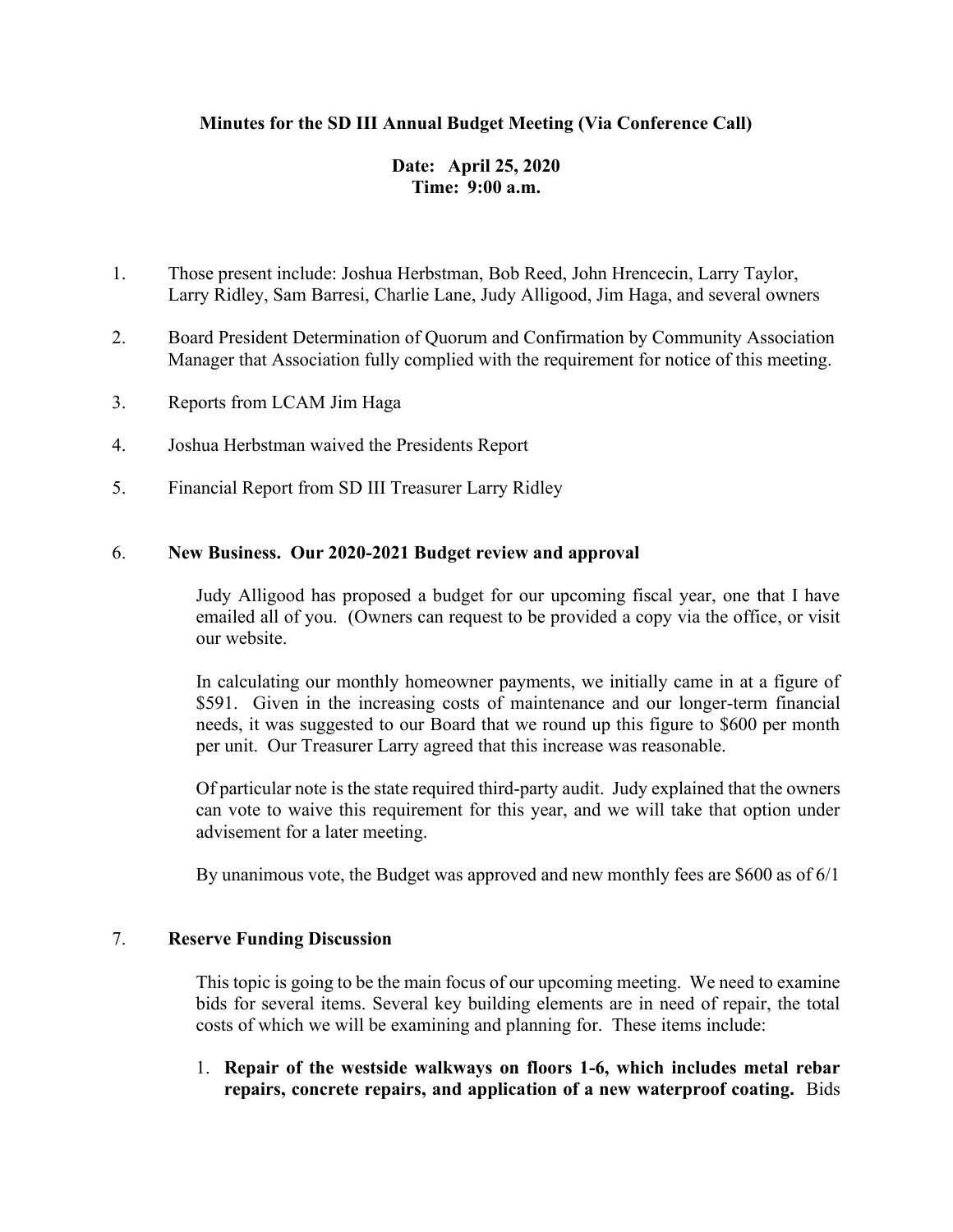from various contractors will be available by this meeting, and Jim Haga will walk us through the scope of this project.

2. **Replacement of several FPE circuit boxes on the LL & 3rd floor**. For those unfamiliar with the issue:

*Federal Pacific Electric panels were produced from the mid-1950s well into the 1980s. Experts say that FPE panels produced during that time frame would not conform to today's updated safety codes and would no longer be allowed to be sold to the general public. Safety standards that were once acceptable years ago are no longer considered safe. Some of the examples cited by experts as to why FPE panels would not pass today's updated safety codes are: Wires may be crowded inside the panel box. Bus bars may be spring-mounted. Breakers may be still active when in the down position. Split-bus breakers may no longer meet updated safety codes. Experts report that the identified design flaws in FPE panels are not shared other panels of similar age. The materials used to construct the breakers may be weak. As a result, the breakers may not trip, and the panel could be susceptible to catching on fire.*

We have identified several areas that must be immediately dealt with. We have some bids on what immediately needs to be changed to get us in compliance with code, and Jim reviewed this project with everyone. The Board approved up to \$4,000 to begin this repair work.

- 3. **Silicone coating refresh and minor repairs to the roof.** Our foam roof system has served us quite well since its installation, but it is time we refresh the top coating which protects it. We have bids on the recoating of the roof, and Jim reviewed the project's scope. The Board agrees verbally that Cool Roof's 15-year option  $\omega$  \$76k seems to be the best choice, and will formally vote at the next meeting
- 4. **The SD III backflow valve needs repair**. Jim got bids, and the Board approved this expenditure up to \$4,000.
- 5. **The light post and fixture by our dumpster area needs replacing**. We are looking to replace the unit with a shorter-length pole- one that we can maintain ourselves without calling in a bucket truck.
- 6. **Elevator**. As a Board, we need to review our elevator maintenance plan and projected expenditures going forward. We cannot tolerate the kind of issues we had in the summer of 2019 again, and we need to come up with a plan for how we are going to address our elevator for the years to come.
- 7. **The beach access boardwalks, between II/III & III/IV, will need replacement in the next few years.** Several interested owners, including members of our Board, want to examine alternatives to the staircases we currently have. We are currently in the beginning stages with SD IV about that staircase, although nothing has been